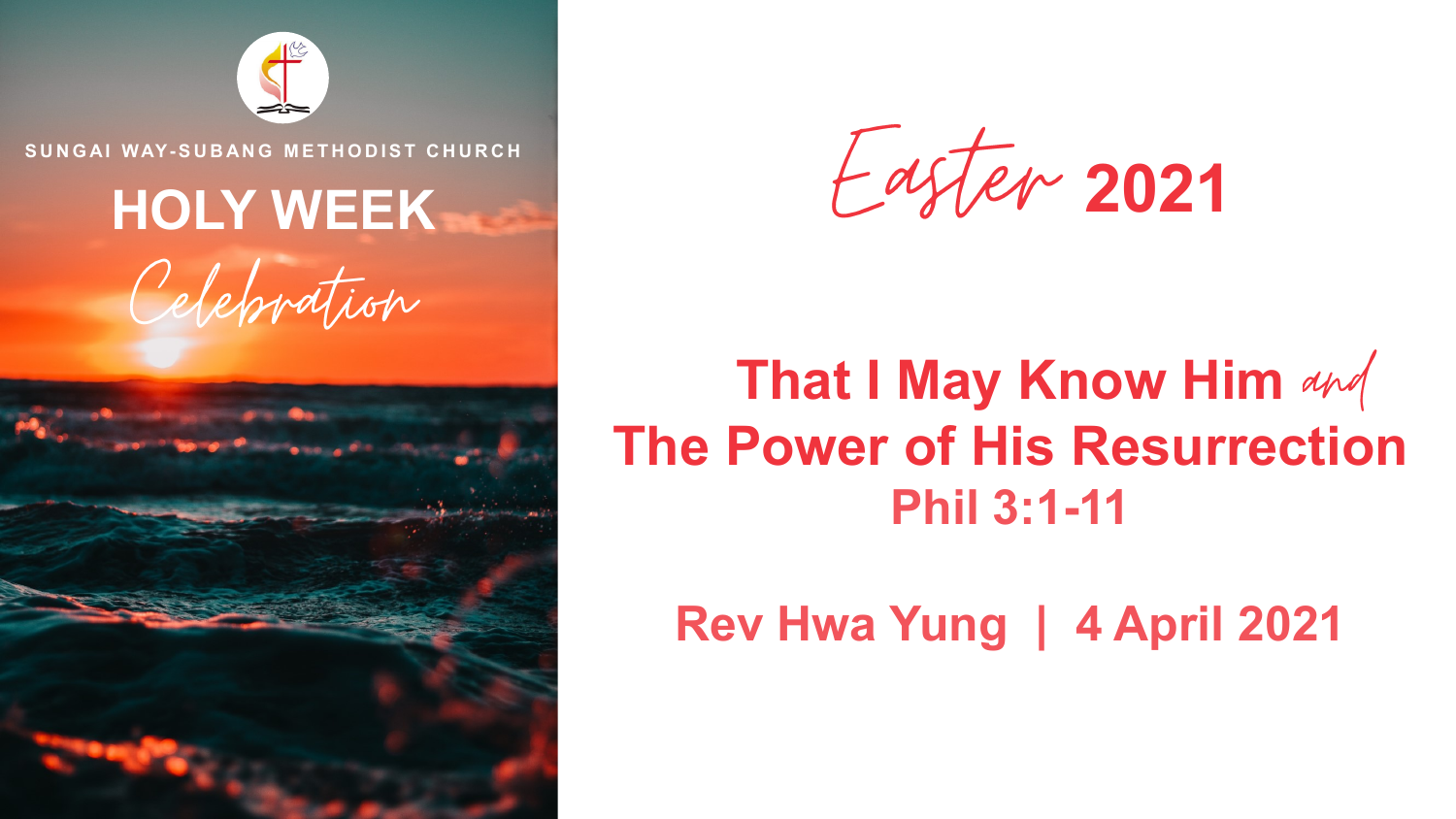Bhilippidng 3:1-11

Finally, my brothers, rejoice in the Lord. To write the same things to you is no trouble to me and is safe for you.

- **<sup>2</sup>** Look out for the dogs, look out for the evildoers, look out for those who mutilate the flesh.
- **<sup>3</sup>** For we are the circumcision, who worship by the Spirit of God and glory in Christ Jesus and put no confidence in the flesh—

**4** though I myself have reason for confidence in the flesh also. If anyone else thinks he has reason for confidence in the flesh, I have more: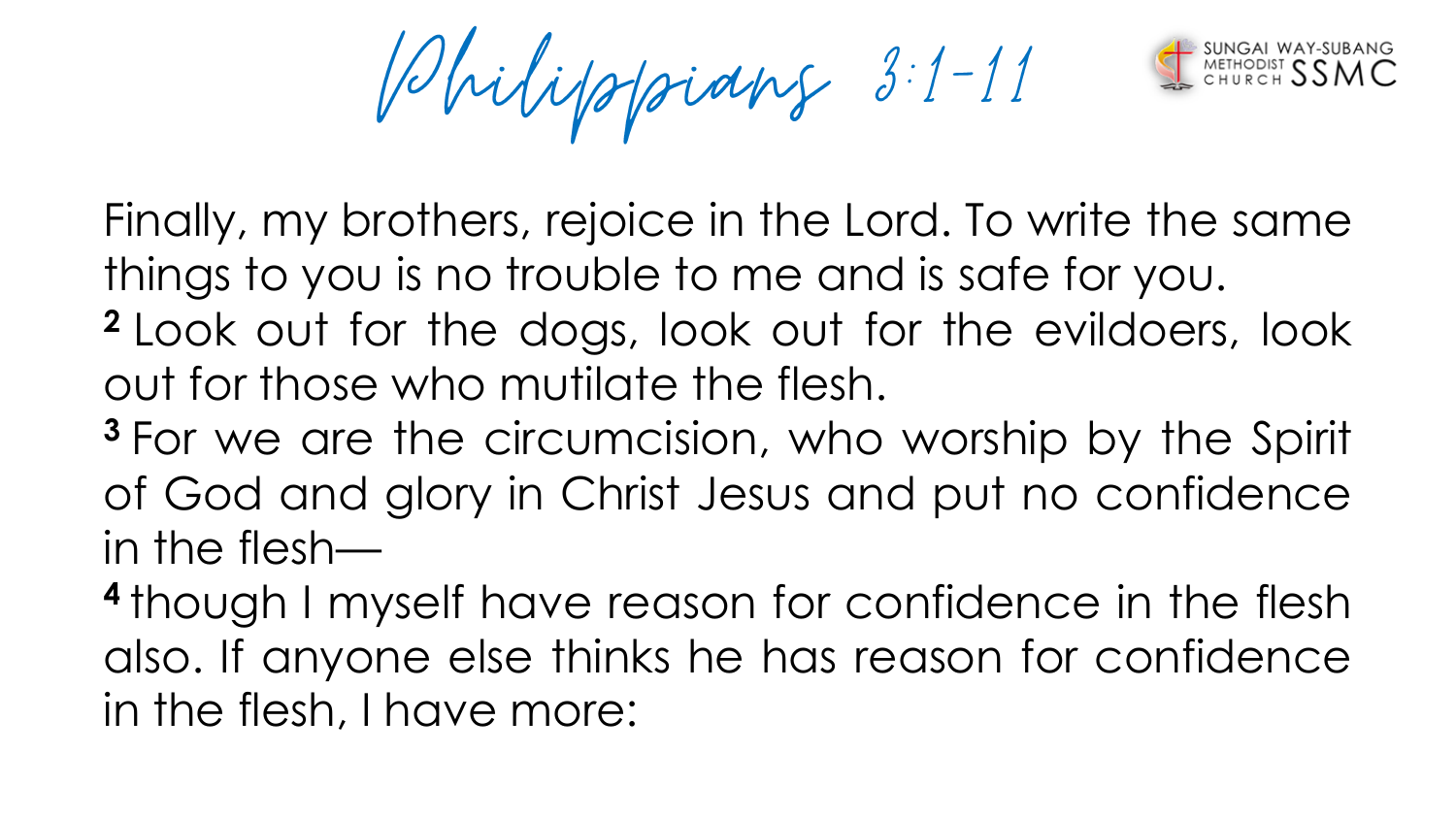Bhilippidng 3:1-11

- **<sup>5</sup>** circumcised on the eighth day, of the people of Israel, of the tribe of Benjamin, a Hebrew of Hebrews; as to the law, a Pharisee;
- **<sup>6</sup>** as to zeal, a persecutor of the church; as to righteousness under the law, blameless.
- **<sup>7</sup>** But whatever gain I had, I counted as loss for the sake of Christ.

**8** Indeed, I count everything as loss because of the surpassing worth of knowing Christ Jesus my Lord. For His sake I have suffered the loss of all things and count them as rubbish, in order that I may gain Christ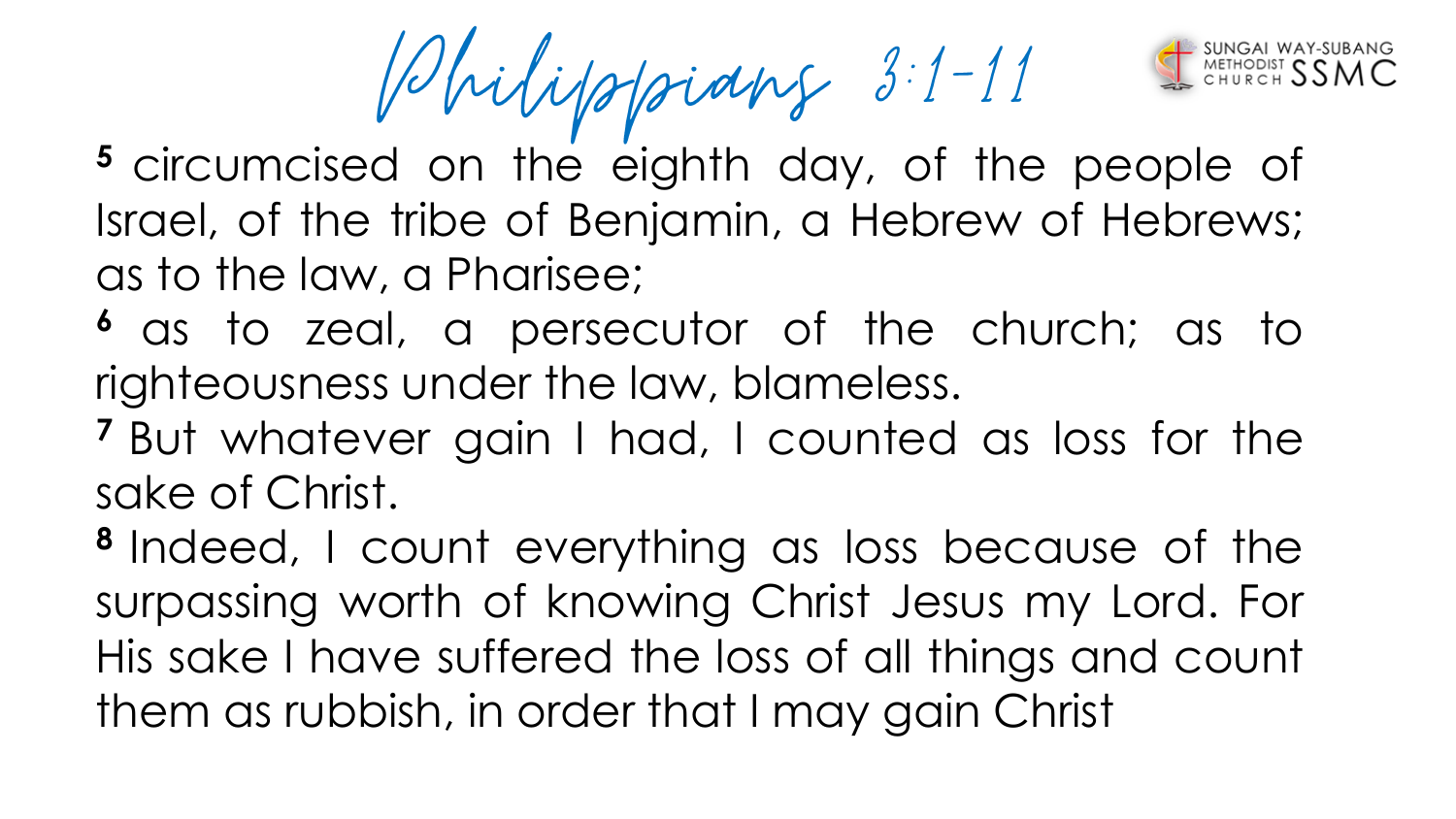Volvilippains 3:1-11

and be found in Him, not having a righteousness of my own that comes from the law, but that which comes through faith in Christ, the righteousness from God that depends on faith—

**<sup>10</sup> that I may know Him and the power of His resurrection, and may share His sufferings, becoming like Him in His death,**

**<sup>11</sup>** that by any means possible I may attain the resurrection from the dead.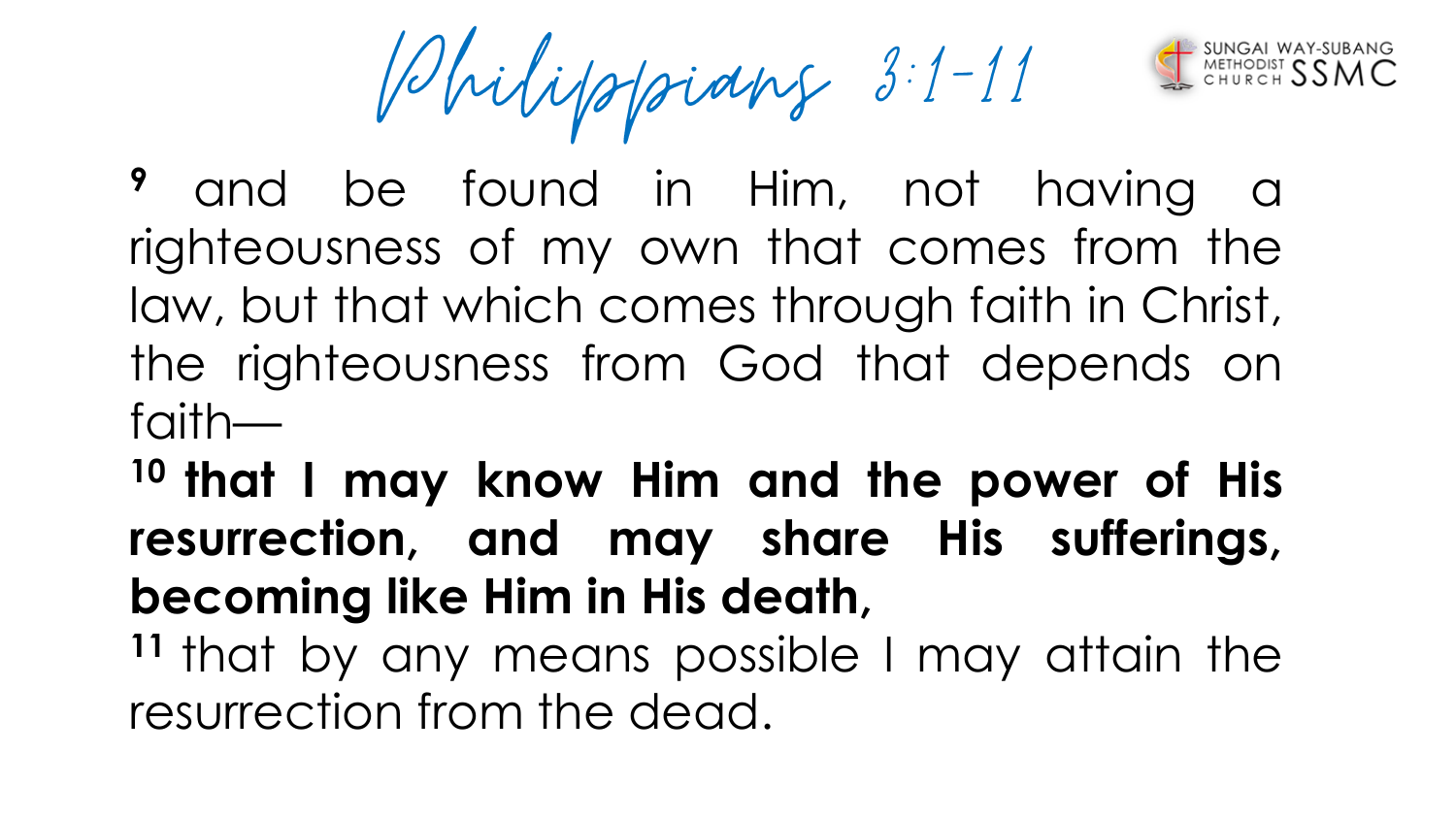

Two Ways Contrasted

### **Two ways of salvation**: Works/confidence in the flesh **versus** Faith/confidence in Christ (As good Protestants we all understand this)

### **Two ways of living and doing church and mission**:

Dependence on the flesh and on human strength & resources **versus** Dependence on the power of Christ's resurrection, i.e. the Holy Spirit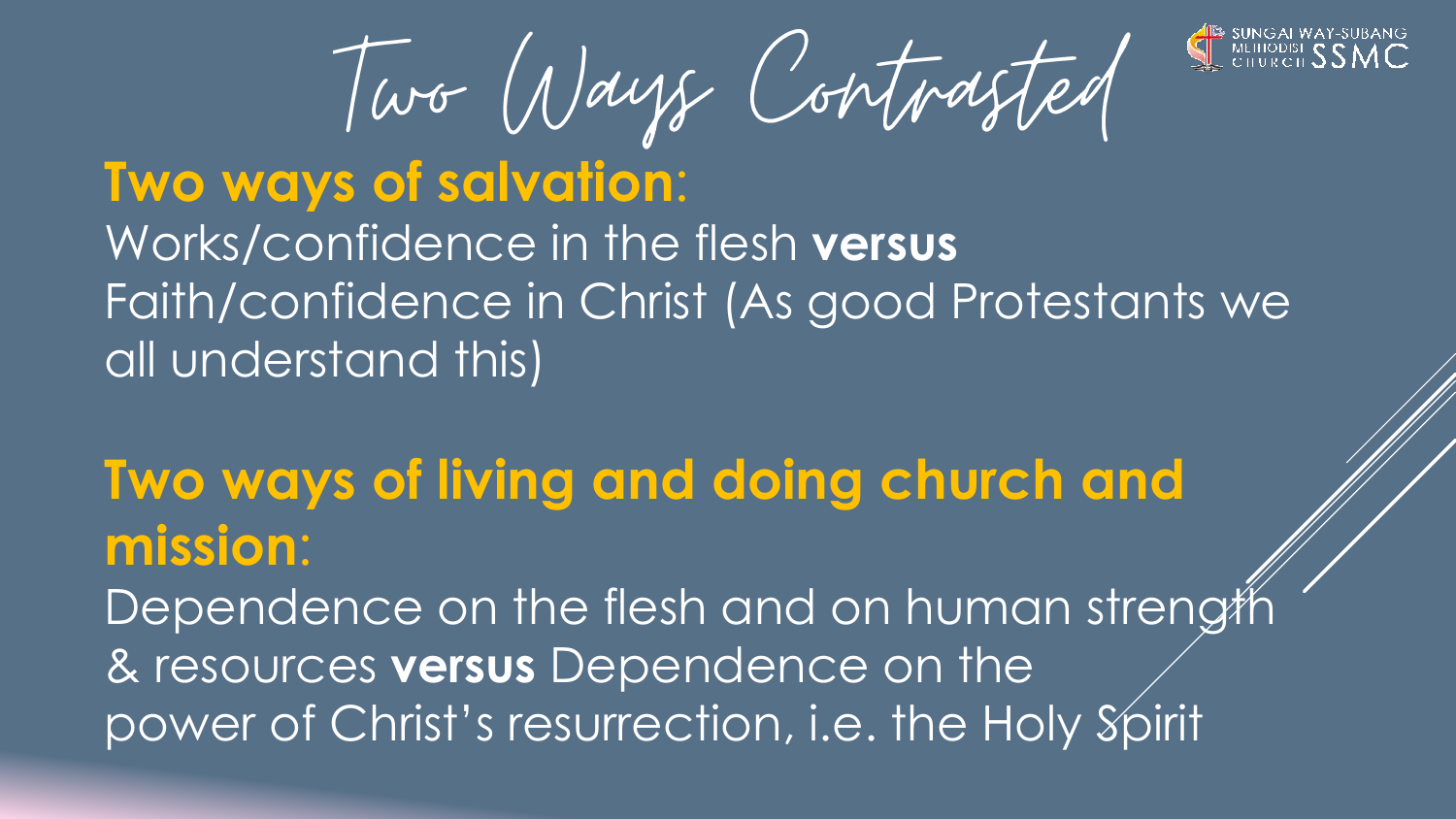

For Christ did not send me to baptize but to preach the gospel, and not with words of eloquent wisdom, lest the cross of Christ be emptied of its power. **(1 Cor 1:17)**

And I, when I came to you, brothers, did not come proclaiming to you the testimony of God with lofty speech or wisdom. **<sup>2</sup>** For I decided to know nothing among you except Jesus Christ and Him crucified. **<sup>3</sup>** And I was with you in weakness and in fear and much trembling, **<sup>4</sup>** and my speech and my message were not in plausible words of wisdom, but in demonstration of the Spirit and of power, **<sup>5</sup>** so that your faith might not rest in the wisdom of men but in the power of God. **(1 Cor 2: 1-5)**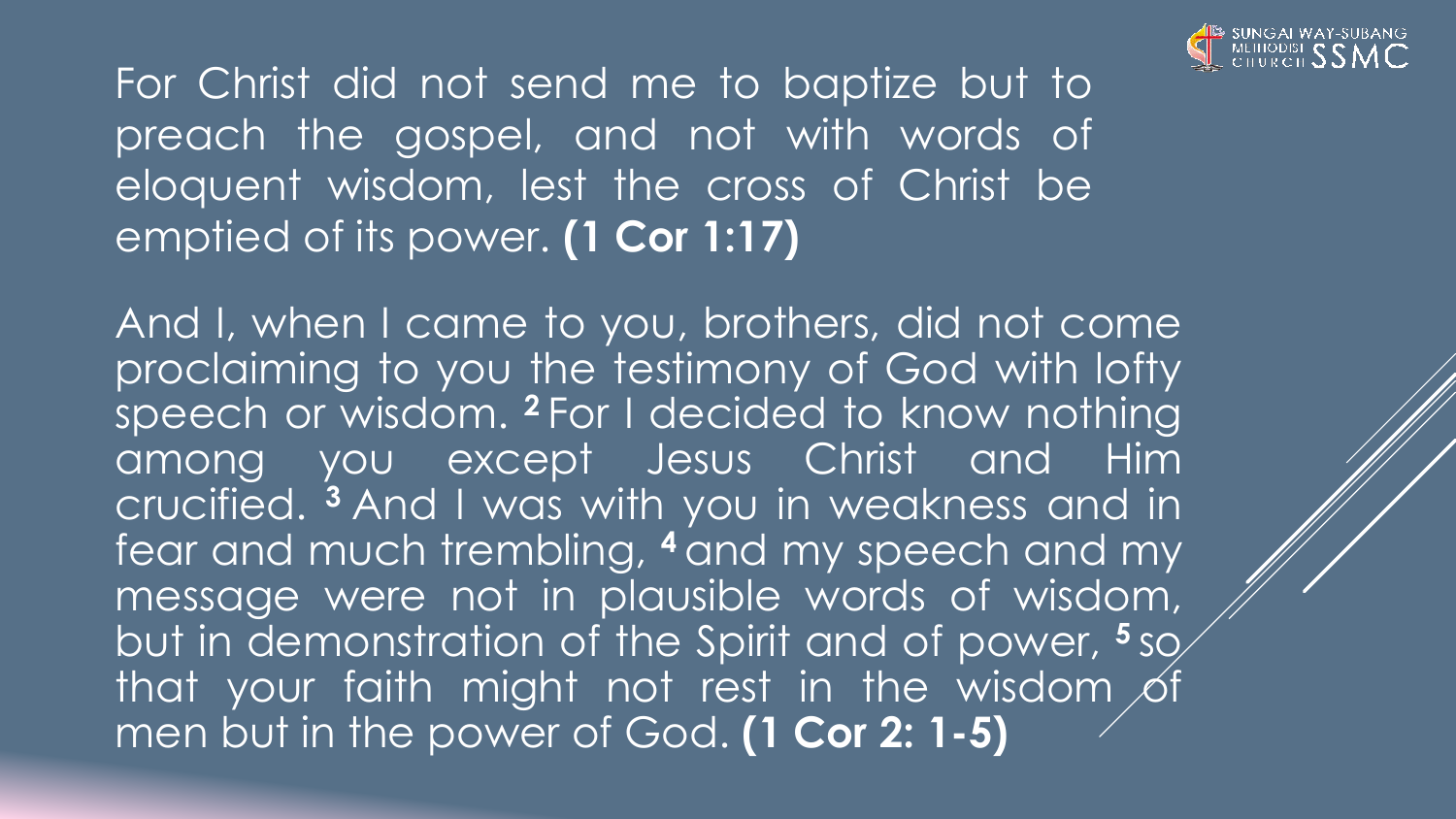

- The modern day church in its life and mission depends too much on the flesh or human strength and methods.
- **"Managerial missiology"** = Ministry and mission by management methods.
- **EXTE: Illustrations:** The church in China and India, 19th & 20<sup>th</sup> Century
- We need to recover the proper dependence on what God is able to do through the power of the Holy Spirit as seen in the resurrection of Christ